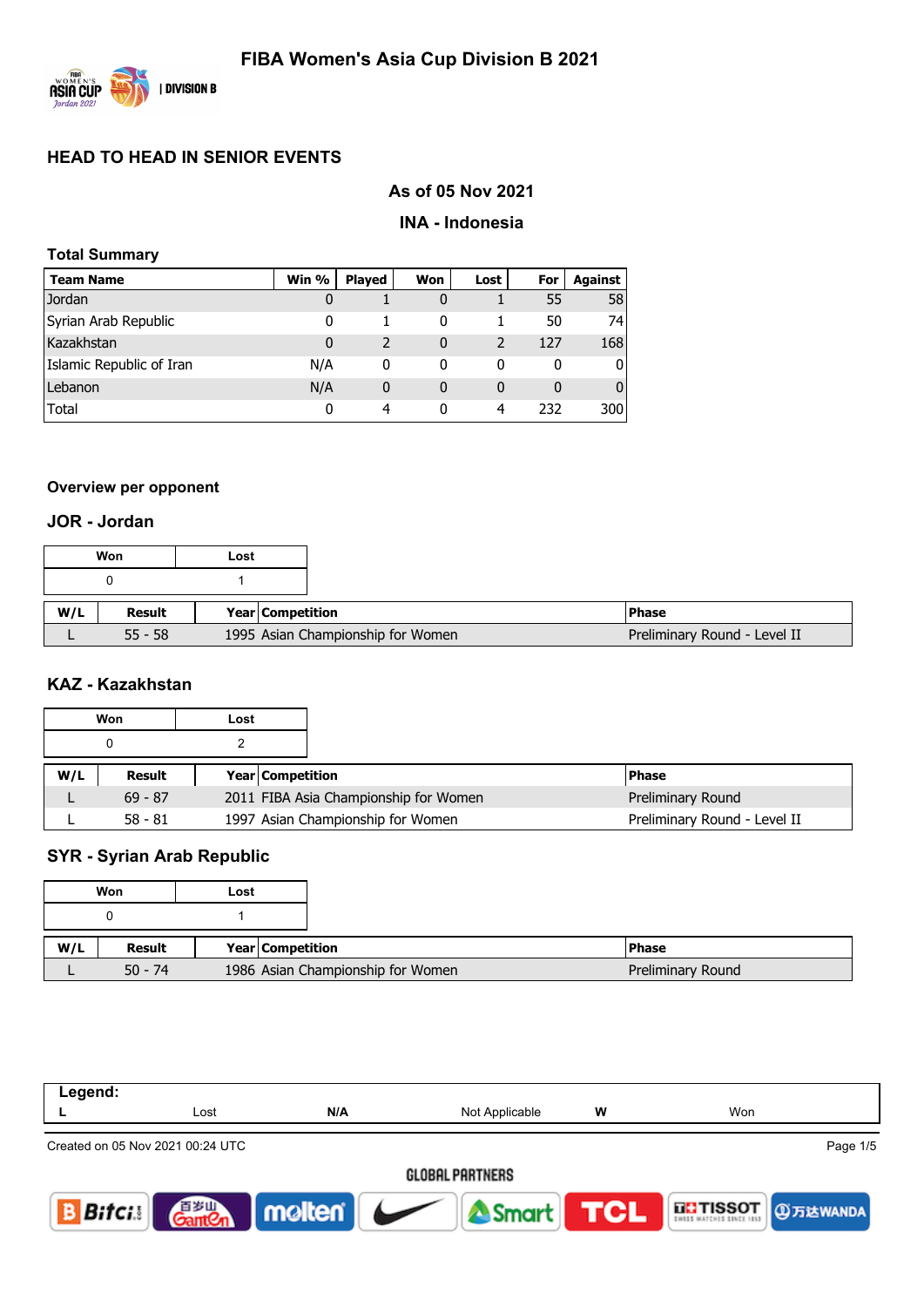

## **As of 05 Nov 2021**

#### **IRI - Islamic Republic of Iran**

| <b>Total Summary</b> |       |               |     |      |     |         |
|----------------------|-------|---------------|-----|------|-----|---------|
| Team Name            | Win % | <b>Played</b> | Won | Lost | For | Against |
| Indonesia            | N/A   | 0             | 0   | 0    | 0   |         |
| Jordan               | N/A   | 0             | 0   | 0    | 0   | 0       |
| Lebanon              | N/A   | 0             | 0   | 0    | 0   | 0       |
| Syrian Arab Republic | N/A   | 0             | 0   | 0    | 0   | 0       |
| Kazakhstan           | N/A   | 0             | 0   | 0    | 0   | 0       |
| <b>Total</b>         | N/A   | 0             | 0   | 0    | 0   | 0       |

#### **Overview per opponent**

## **As of 05 Nov 2021**

#### **JOR - Jordan**

#### **Total Summary**

| <b>Team Name</b>         | Win % | <b>Played</b> | Won      | Lost | For | Against      |
|--------------------------|-------|---------------|----------|------|-----|--------------|
| Indonesia                | 100   |               |          | 0    | 58  | 55           |
| Lebanon                  | N/A   | 0             | 0        | 0    | 0   | 0            |
| Syrian Arab Republic     | N/A   | 0             | 0        | 0    | 0   | $\mathbf{0}$ |
| Kazakhstan               | N/A   | 0             | 0        | 0    | 0   | 0            |
| Islamic Republic of Iran | N/A   | 0             | $\Omega$ | 0    | 0   | $\mathbf{0}$ |
| <b>Total</b>             | 100   |               |          | 0    | 58  | 55           |

#### **Overview per opponent**

# **INA - Indonesia**

|     | Won       | Lost |                                   |                              |
|-----|-----------|------|-----------------------------------|------------------------------|
|     |           |      |                                   |                              |
| W/L | Result    |      | <b>Year Competition</b>           | <b>Phase</b>                 |
| W   | $58 - 55$ |      | 1995 Asian Championship for Women | Preliminary Round - Level II |

| Legend:       |                                  |        |                |     |                            |  |  |  |  |  |  |
|---------------|----------------------------------|--------|----------------|-----|----------------------------|--|--|--|--|--|--|
|               | Lost                             | N/A    | Not Applicable | W   | Won                        |  |  |  |  |  |  |
|               | Created on 05 Nov 2021 00:24 UTC |        |                |     | Page 2/5                   |  |  |  |  |  |  |
|               | <b>GLOBAL PARTNERS</b>           |        |                |     |                            |  |  |  |  |  |  |
| <b>Bifcis</b> | 百岁山                              | molten | Smart          | TCL | <b>THE TISSOT 3万达WANDA</b> |  |  |  |  |  |  |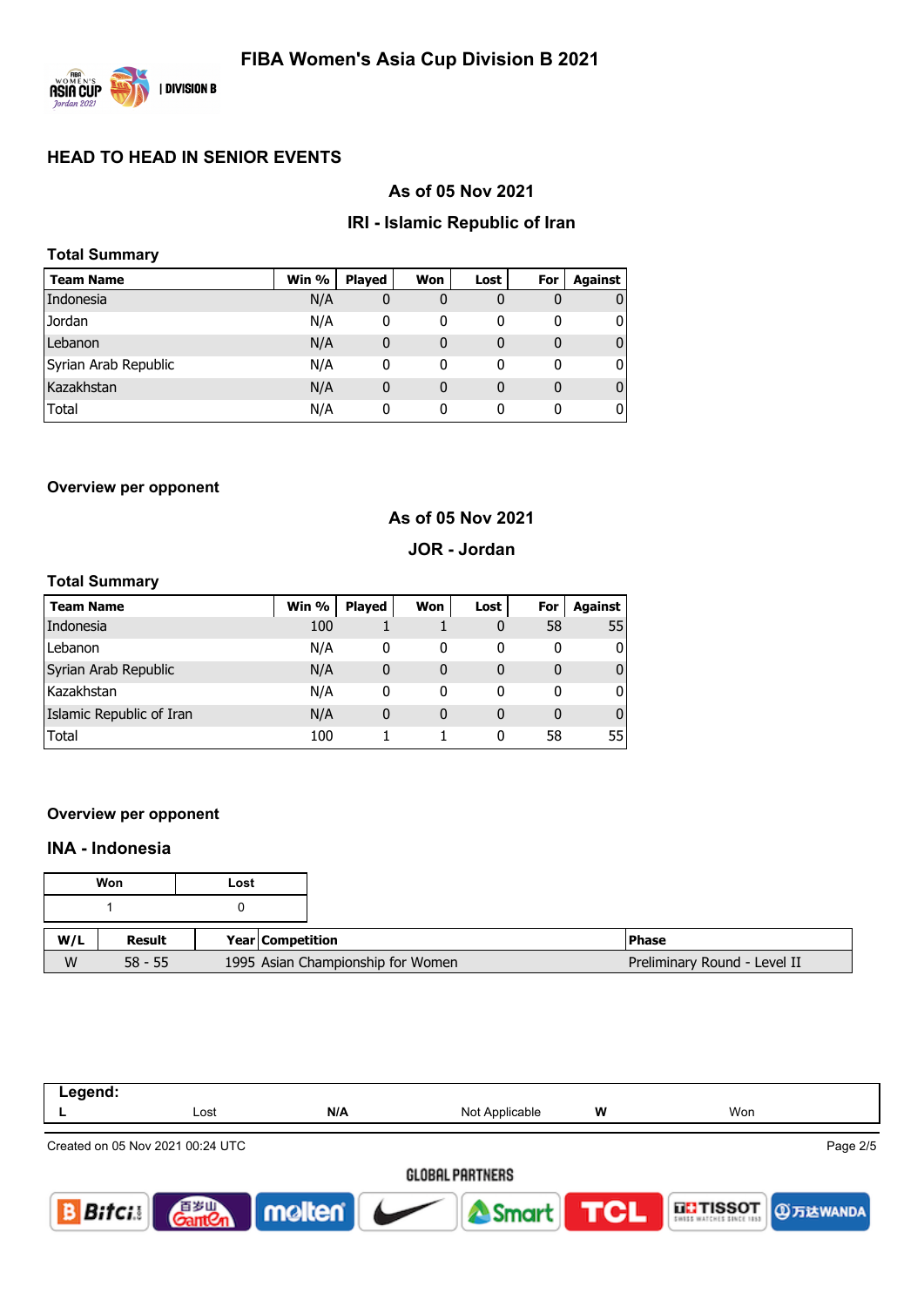

# **As of 05 Nov 2021**

# **KAZ - Kazakhstan**

| <b>Total Summary</b>     |       |               |     |      |     |                |  |  |  |
|--------------------------|-------|---------------|-----|------|-----|----------------|--|--|--|
| <b>Team Name</b>         | Win % | <b>Played</b> | Won | Lost | For | <b>Against</b> |  |  |  |
| Indonesia                | 100   | 2             |     | 0    | 168 | 127            |  |  |  |
| Lebanon                  | 33    | 3             |     | 2    | 174 | 202            |  |  |  |
| Syrian Arab Republic     | N/A   | 0             | 0   | 0    | 0   | 0              |  |  |  |
| Islamic Republic of Iran | N/A   | 0             | 0   | 0    | 0   | O              |  |  |  |
| Jordan                   | N/A   | 0             | 0   | 0    | 0   | 0              |  |  |  |
| <b>Total</b>             | 60    | 5             | 3   |      | 342 | 329            |  |  |  |

### **Overview per opponent**

## **INA - Indonesia**

|     | Won       | Lost |                                       |                              |
|-----|-----------|------|---------------------------------------|------------------------------|
|     |           |      |                                       |                              |
| W/L | Result    |      | <b>Year Competition</b>               | <b>Phase</b>                 |
| W   | $87 - 69$ |      | 2011 FIBA Asia Championship for Women | Preliminary Round            |
| W   | $81 - 58$ |      | 1997 Asian Championship for Women     | Preliminary Round - Level II |

#### **LBN - Lebanon**

|     | Won       | Lost |                                       |                      |  |
|-----|-----------|------|---------------------------------------|----------------------|--|
|     |           |      |                                       |                      |  |
| W/L | Result    |      | <b>Year Competition</b>               | <b>Phase</b>         |  |
| W   | $62 - 54$ |      | 2017 FIBA Women's Asia Cup Division B | Group Phase          |  |
|     | $54 - 65$ |      | 2011 FIBA Asia Championship for Women | Classification (5-6) |  |
|     | $58 - 83$ |      | 2009 FIBA Asia Championship for Women | Preliminary Round    |  |

| Legend:  |                                  |        |                        |            |                     |
|----------|----------------------------------|--------|------------------------|------------|---------------------|
|          | Lost                             | N/A    | Not Applicable         | w          | Won                 |
|          | Created on 05 Nov 2021 00:24 UTC |        |                        |            | Page 3/5            |
|          |                                  |        | <b>GLOBAL PARTNERS</b> |            |                     |
| $B$ ifci | <b>Gram</b><br>Gant Cn           | molten | Smart                  | <b>TCL</b> | THE TISSOT 9万达WANDA |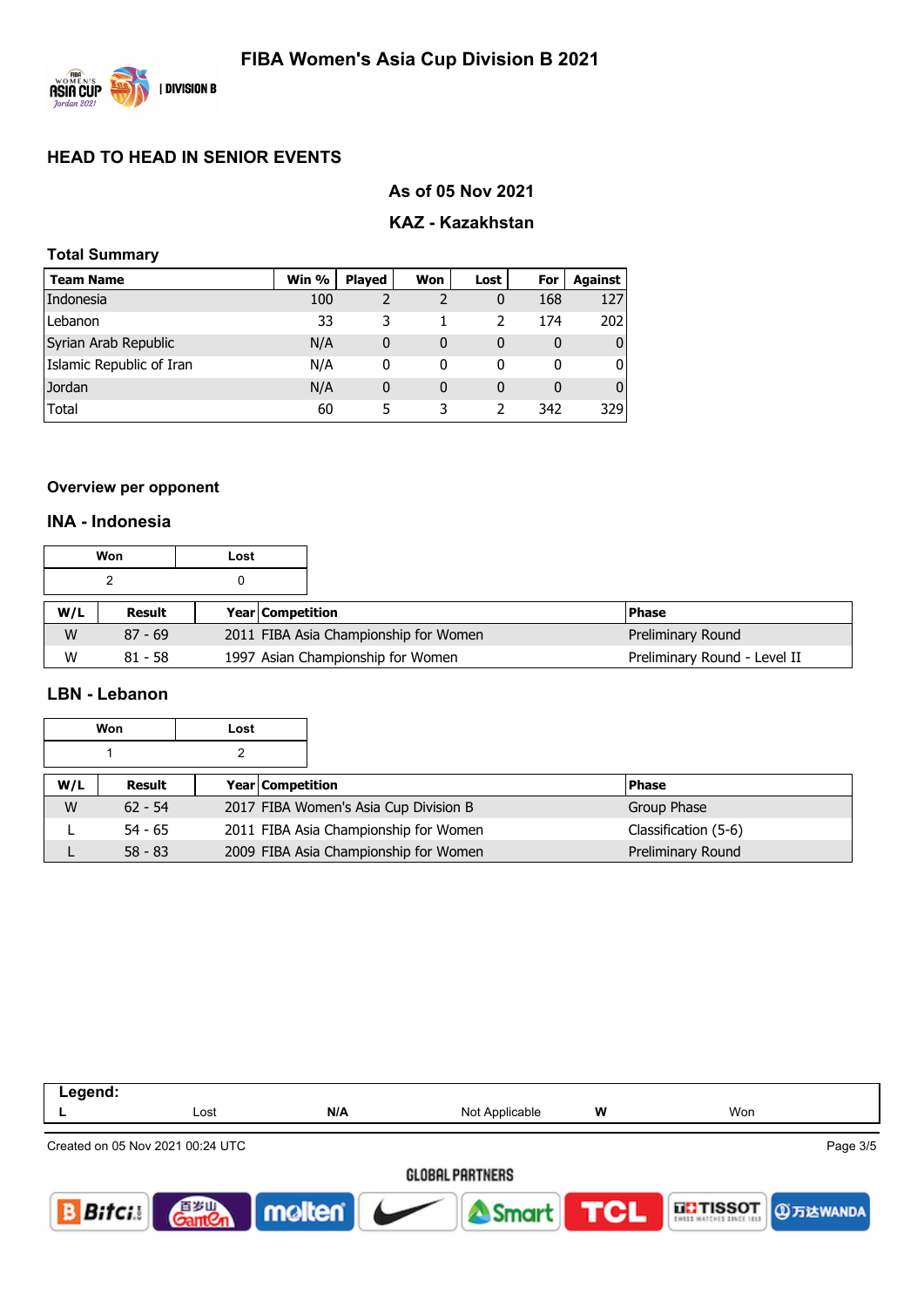

#### **As of 05 Nov 2021**

#### **LBN - Lebanon**

| <b>Total Summary</b> |  |
|----------------------|--|
|----------------------|--|

| <b>Team Name</b>         | Win % | <b>Played</b> | Won | Lost | For | Against      |
|--------------------------|-------|---------------|-----|------|-----|--------------|
| Kazakhstan               | 66    | 3             |     |      | 202 | 174          |
| Islamic Republic of Iran | N/A   | 0             | 0   | 0    | 0   | 0            |
| Indonesia                | N/A   | 0             | 0   | 0    | 0   | $\mathbf{0}$ |
| Jordan                   | N/A   | 0             | 0   | 0    | 0   | 0            |
| Syrian Arab Republic     | N/A   | 0             | 0   | 0    | 0   | $\mathbf{0}$ |
| Total                    | 67    |               |     |      | 202 | 174          |

#### **Overview per opponent**

## **KAZ - Kazakhstan**

|     | Won       | Lost |                                       |                      |
|-----|-----------|------|---------------------------------------|----------------------|
|     |           |      |                                       |                      |
| W/L | Result    |      | <b>Year Competition</b>               | <b>Phase</b>         |
| ட   | $54 - 62$ |      | 2017 FIBA Women's Asia Cup Division B | Group Phase          |
| W   | $65 - 54$ |      | 2011 FIBA Asia Championship for Women | Classification (5-6) |
| W   | $83 - 58$ |      | 2009 FIBA Asia Championship for Women | Preliminary Round    |